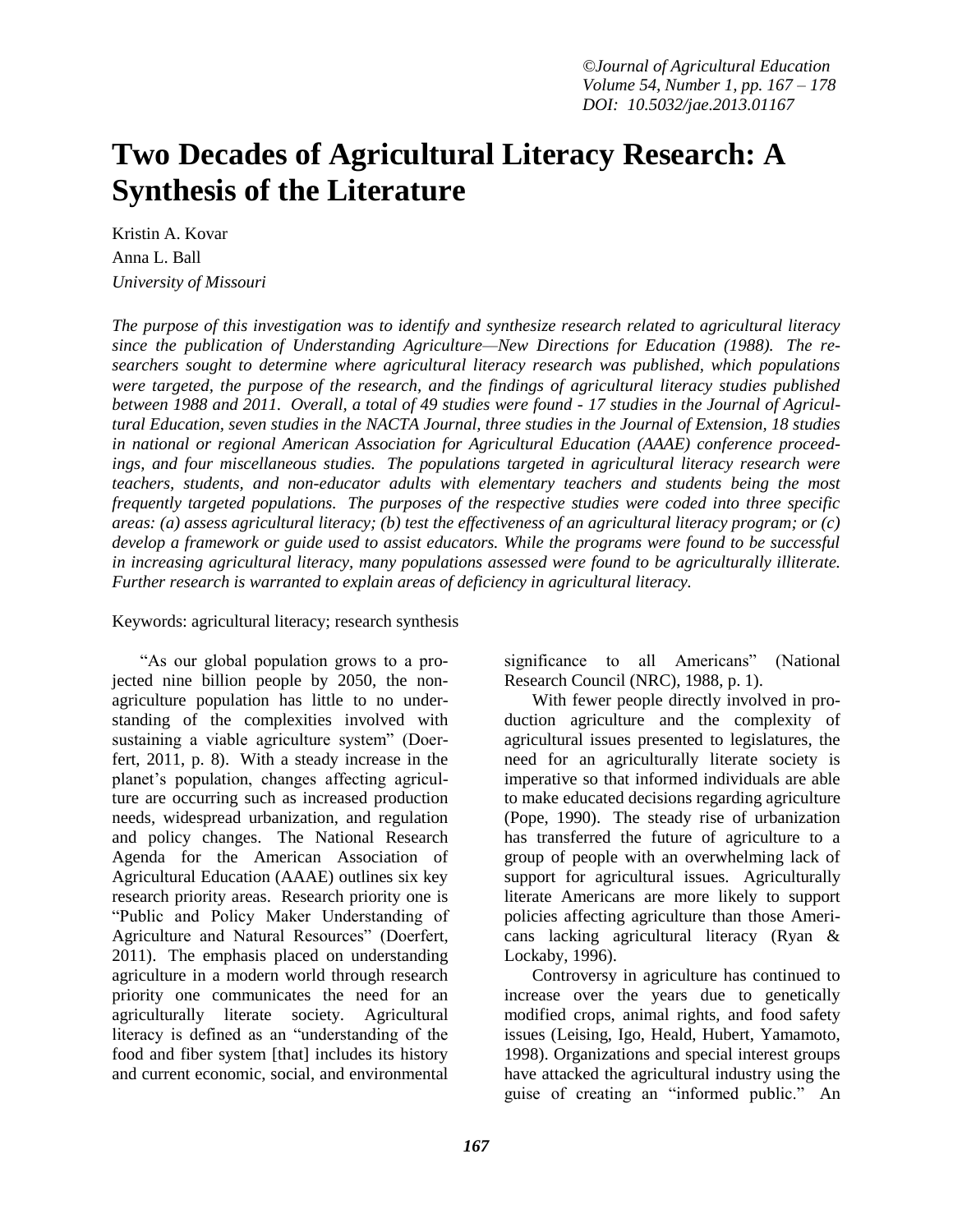agriculturally literate population is able to see beyond emotional pleas and make informed decisions on these issues. A society with an understanding of agriculture and current economic, social, and environmental impacts could lessen current challenges facing agriculture through good decision making along with providing the necessary support.

Research efforts in agricultural literacy began after a publication by The National Research Council in September of 1988 entitled *Understanding Agriculture—New Directions for Education* (1988). This report was the result of a study initiated in 1985 due to concerns about the diminishing profitability of American agriculture and the decrease of agricultural education enrollments in secondary schools. At the request of U.S. Secretaries of Agriculture and Education, the National Research Council established the Committee on Agricultural Education in Secondary Schools to assess the contributions of agricultural instruction on the economic impact of U.S. agricultural production (Frick, Kahler, & Miller, 1991). Upon publication of *Understanding Agriculture—New Directions for Education* (1988), research on the concept of agricultural literacy began and has continued throughout the last 23 years.

Publication of *Understanding Agriculture— New Directions for Education* (1988) sparked many changes in the management and operation of agricultural education programs in secondary schools. The publication stressed the establishment of programs in urban and suburban settings as well as a broadening of agricultural instruction. It also motivated a change in exclusivity by removing terms such as vocational, straying from traditional boundaries and attracting students of diverse interests. Aligning curriculum with science-based instruction methods and promoting a goal of increased program ethnic diversity was also encouraged (NRC, 1988).

Agriculture as a whole has changed drastically since the publication of *Understanding Agriculture—New Directions for Education*  (1988). The agricultural industry went through extremely trying times and financial crises in the 1980s, as evident in the dramatic rise of interest rates peaking over 20 percent, as well as a high debt-to-asset ratio (Boehlje & Hurt, 2008). Financial issues are still a concern in current

times, but with agricultural loans at a much lower 4.5 percent and a significantly lower debtto-asset ratio across the industry, agriculture is in a more secure position than it was in the 1980s. Another change is the rise of corporate farming resulting in fewer people involved in production agriculture. As agriculture changed drastically over the years, one would expect to see a change in how society understands agriculture as well.

Over the last two decades, the core concept of agricultural literacy, the understanding of agriculture, has stayed the same. However, understanding agriculture in 1988 and understanding agriculture in 2012 are two vastly different concepts. The change in technology alone warrants a new framework in which to examine agricultural literacy. Other changes include organic farming, ethanol production, international trade, buying local, environmental stewardship and climate, genetically modified organisms, as well as many other trends in agriculture. Agricultural educators designed programs to increase agricultural literacy prior to the publication of *Understanding Agriculture—New Directions for Education* (1988), but society is still considered agriculturally illiterate. If the concepts of agricultural literacy have evolved, but is being assessed through traditional methods, is the understanding of agriculture truly being evaluated?

## **Purpose**

As seen in the most recent AAAE National Research Agenda priority areas, agricultural literacy is still an concern in the agricultural education discipline. There is a need to summarize and synthesize agricultural literacy research to determine if the attempts made in creating agriculturally literate populations were successful and determine what has been learned about agricultural literacy in the last two decades. Synthesizing the findings of agricultural literacy research may highlight where the research has been and where it needs to go in the future.

The purpose of this investigation was to identify and synthesize research related to agricultural literacy since the publication of *Understanding Agriculture—New Directions for*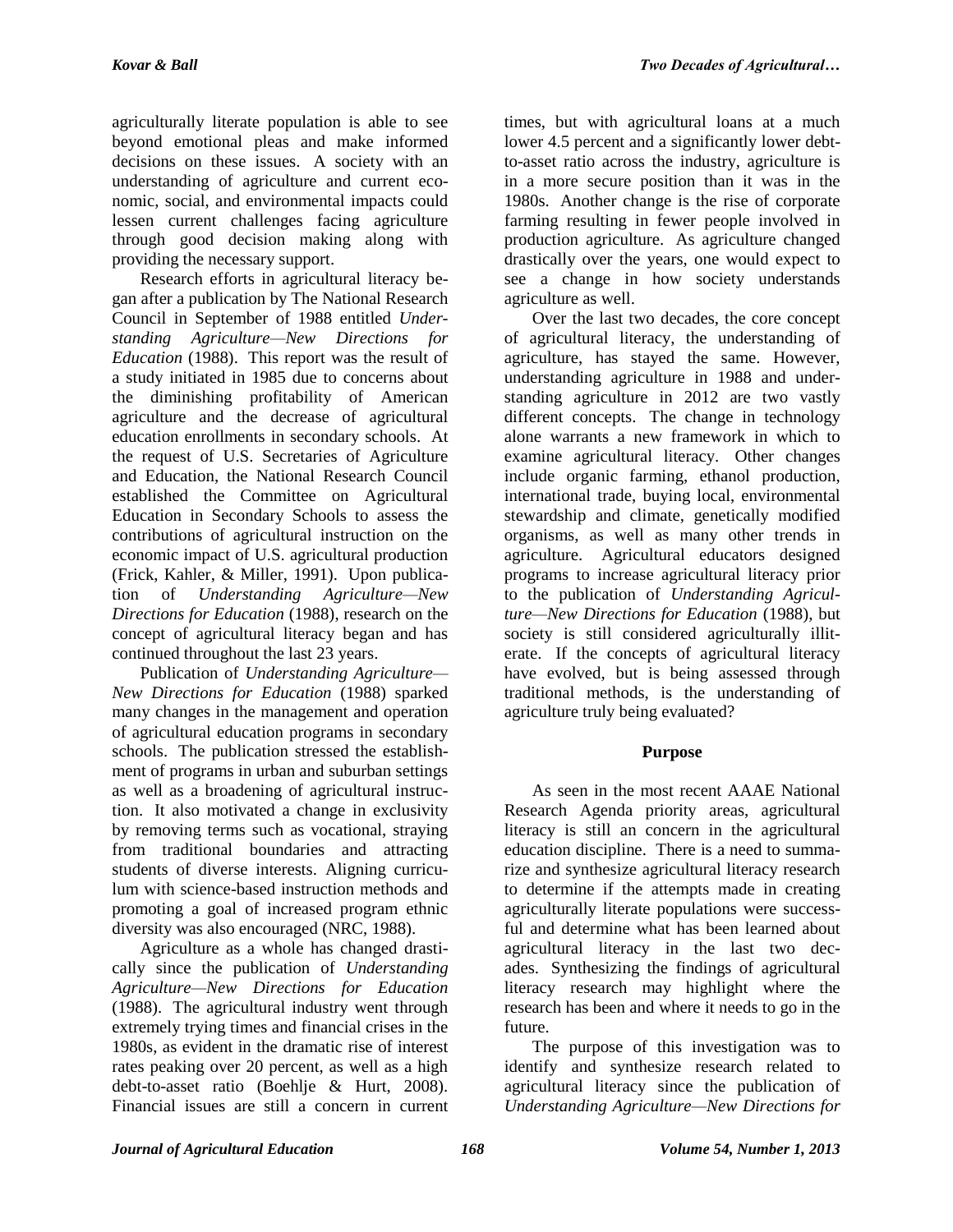*Education* (1988). Based on this purpose, the following research questions were developed:

- 1. What studies were conducted in agricultural education regarding agricultural literacy?
- 2. What populations were targeted in agricultural literacy research?
- 3. What was the purpose of agricultural literacy research?
- 4. What findings and recommendations were suggested based on a summary of the agricultural literacy research?

#### **Methods/Procedures**

The design for this study was a research synthesis. A synthesis of research is beneficial by gathering "trustworthy accounts that accumulate past research [which aids in] knowledge building" (Cooper, 2010, p.1). Building knowledge of the result of 23 years of agricultural literacy research is a needed task for the benefit of not only agricultural education, but the global industry of agriculture as well. The search and inclusion criteria utilized three essential strategies for rigor in research syntheses including search strategies, inclusion criteria, and coding (Cooper, 2010). Specific strategies incorporated an exhaustive search of library databases, such as ERIC and PsychINFO, along with Google Scholar and journal websites. Keywords and phrases included in the search were "agricult\* literacy" and "agricult\* education". Articles containing agricultural literacy research were documented and saved for analysis.

The publication of *Understanding Agriculture—New Directions for Education* (1988) was selected as the parameter for this search given the focus placed on agricultural literacy, introducing the concept into agricultural education research. Establishing inclusion criteria prior to the literature search is necessary in maintaining rigorous synthesis methods (Cooper, 2010).

Inclusion criteria for this study were developed *a priori* and contained articles meeting the following specifications: (a) published in AAAE research conference proceedings (regional or national); (b) published in a peer-reviewed research journal; (c) included specific agricultural literacy terminology within the article; (d) available and accessible through search procedures; and (e) published between October 1988 and August 2011. Duplications of research, as well as studies not specifically using agricultural literacy terminology were excluded from the synthesis. Forty-nine studies met the inclusion criteria.

The majority of the 49 resulting studies were retrieved from the following data sources: (a) AAAE research conference proceedings (regional and national), (b) *Journal of Agricultural Education*, (c) *Journal of Extension*, and (d) *NACTA Journal*. A final category of (e) other included additional studies retrieved through the online search of agricultural literacy resources. Cooper (2010) suggests the use of a coding guide when examining a large number of studies. From this, 49 articles were organized and summarized into a matrix identifying the following characteristics: (a) article title, author(s), and year; (b) participants and sample size; (c) purpose of the study; (d) specific objectives; and (e) findings and conclusions. The matrix was beneficial in coding the data into emergent themes.

A single coder was responsible for finding and coding all agricultural literacy research. Reliability of coding was established through peer debriefs. According to Creswell (2007), peer debriefing provides an external check of the research process and asks hard questions about methods, meanings, and interpretations. Debriefing occurred at multiple stages of the study, including the analysis of the findings. Every research study meeting the inclusion criteria was compared and categorized based on similarities which organized the data into logical groups. Findings then guided the development of conclusions, implications, and recommendations.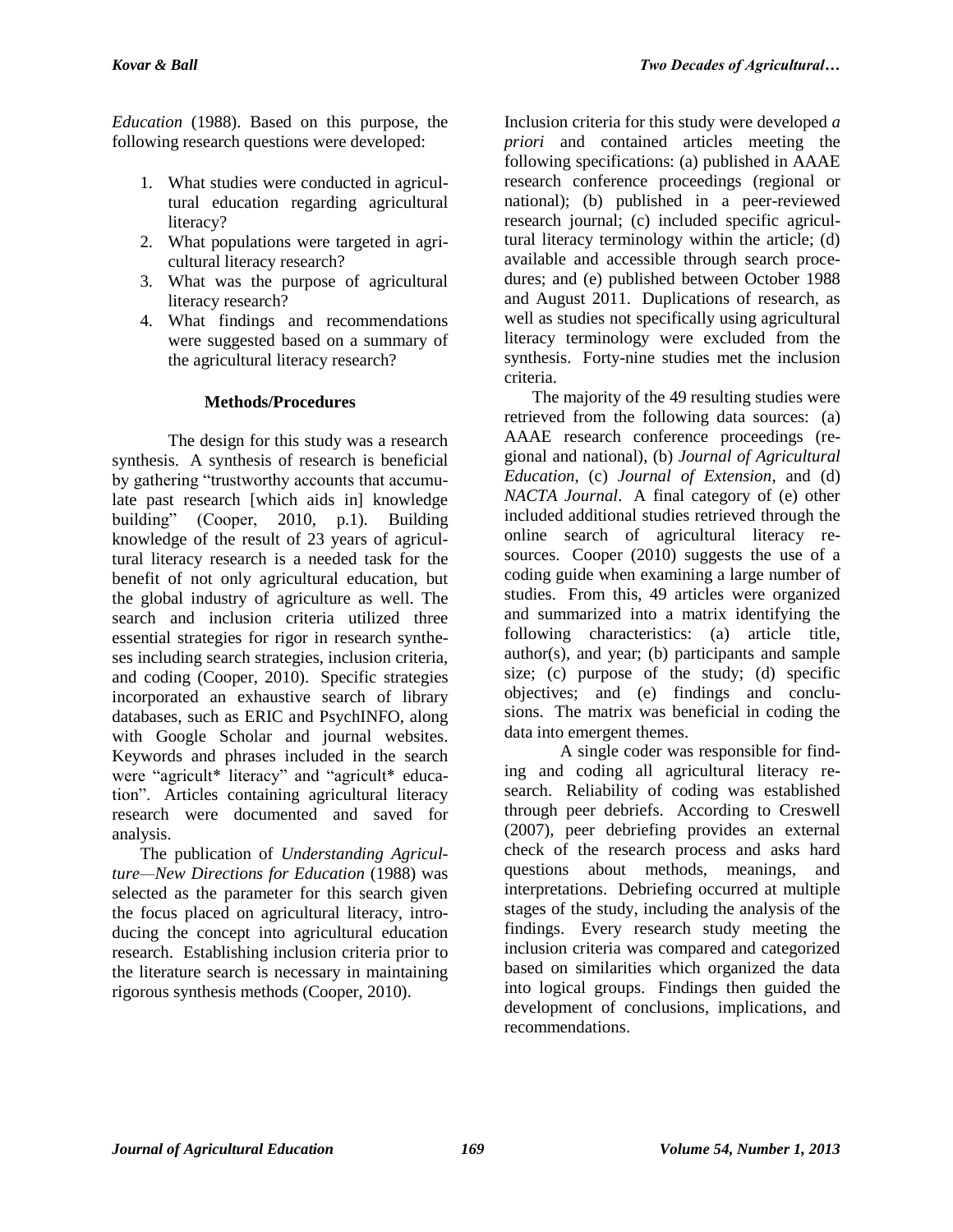within agricultural education research regarding agricultural literacy after the publication of *Understanding Agriculture—New Directions for Education* (1988)*.* Forty-nine studies were identified through an exhaustive search that met

the inclusion criteria (see Table 1).

#### **Findings**

#### **Research Question One: What studies were conducted in agricultural education regarding agricultural literacy?**

For research question one, the researchers sought to determine the location of studies

#### Table 1

*Location of Agricultural Literacy Research Publication, 1988-2011* (n=49)\*

|       |                             |              |          | AAAE        |       |
|-------|-----------------------------|--------------|----------|-------------|-------|
| Year  | $\ensuremath{\mathsf{JAE}}$ | <b>NACTA</b> | $JOE$    | Conferences | Total |
| 1988  | $\mathbf{0}$                | $\Omega$     | $\theta$ |             | 0     |
| 1989  | 0                           |              |          |             |       |
| 1990  |                             |              |          |             |       |
| 1991  |                             |              |          |             |       |
| 1992  |                             |              |          |             |       |
| 1993  |                             |              |          |             |       |
| 1994  |                             |              |          |             |       |
| 1995  |                             |              |          |             | 3     |
| 1996  |                             |              |          |             | 3     |
| 1997  |                             |              |          |             |       |
| 1998  |                             |              |          |             |       |
| 1999  |                             |              |          |             |       |
| 2000  |                             |              |          |             |       |
| 2001  |                             |              |          |             |       |
| 2002  |                             |              |          |             |       |
| 2003  |                             |              |          |             |       |
| 2004  |                             |              |          |             |       |
| 2005  |                             |              |          |             |       |
| 2006  | 0                           |              |          |             |       |
| 2007  |                             |              |          |             |       |
| 2008  |                             |              |          |             |       |
| 2009  |                             |              |          |             |       |
| 2010  |                             |              |          |             |       |
| 2011  |                             |              |          |             | 2     |
| Total | 17                          |              | 3        | 18          | 45    |

\**Note:* Four articles were found in miscellaneous journals. This category will be referred to as "other."

Table 1 displays the number of studies published in the *Journal of Agricultural Education*, the *NACTA Journal*, *Journal of Extension*, or AAAE Conference Proceedings (national and regional). Beyond the four main categories, an "other" category was utilized to identify miscellaneous studies. There were no studies found on agricultural literacy in 1988 or 1989. All other years contained between one and four studies published within the year. The years 1994 and 1999 contained the highest number of studies

published, four in each year. Overall, a total of 17 studies were found in the Journal of Agricultural Education, seven studies in the NACTA Journal, three studies in the Journal of Extension, 18 studies in national or regional conference proceedings, and four miscellaneous studies were identified. Other sources offering agricultural literacy research included *California Agriculture*, the *Texas Journal of Agriculture and Natural Resources*, and *Water, Air, and Soil Pollution.*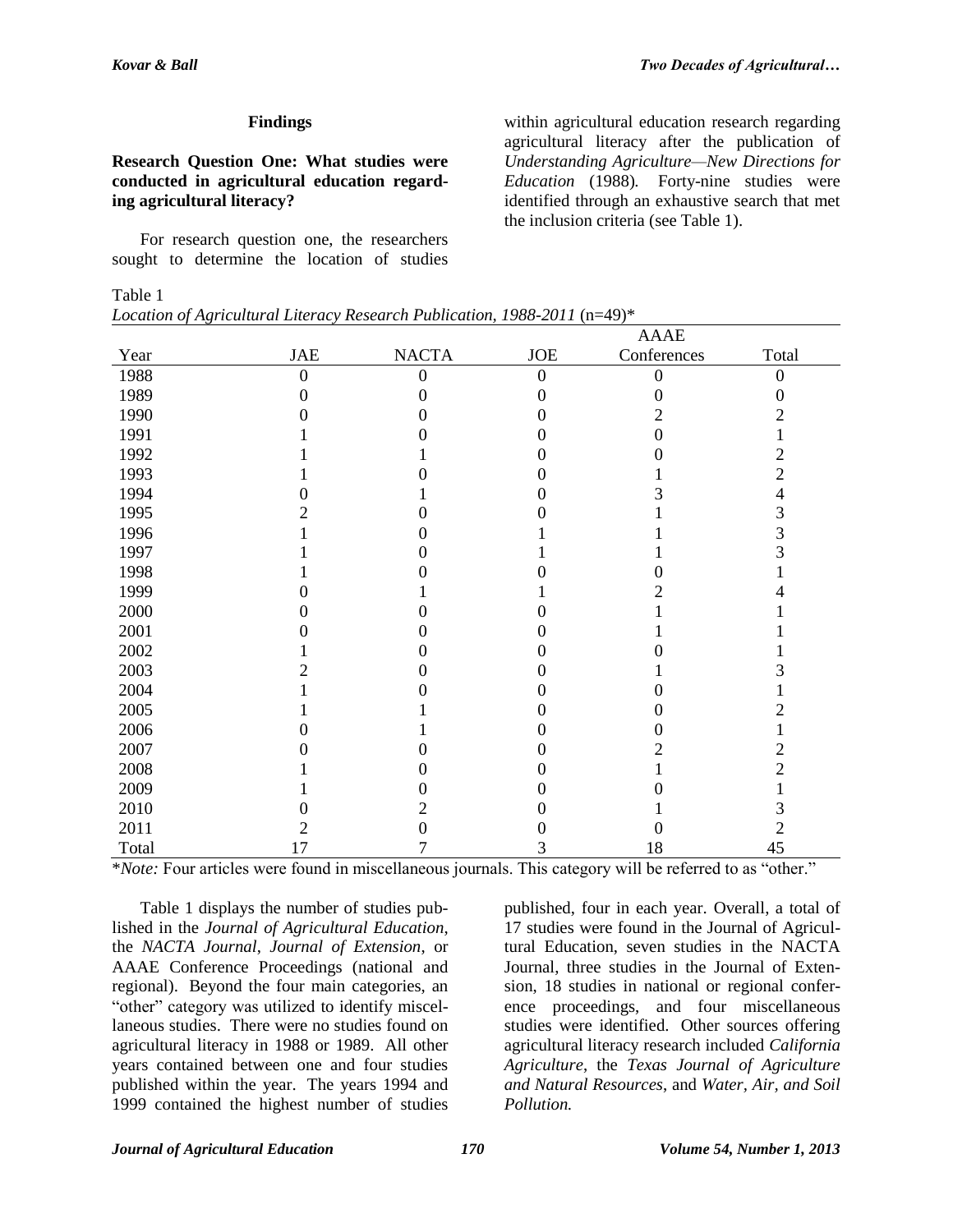## **Research Question Two: What populations were targeted in agricultural literacy research?**

For research question two, the researchers sought to identify the target populations in agricultural literacy research after the publication of *Understanding Agriculture—New Directions for Education* (1988). Initial examination of the research, included a designation of population, which led to three emergent themes for the types of research populations targeted. The populations were then coded based on the themes into (a) teachers, (b) students, and (c) non-educator adults (see Table 2).

Table 2

| Participant Groups Included in Agricultural |
|---------------------------------------------|
| Literacy Research, 1988-2011 $(n=49)$       |

| Literacy Research, 1988-2011 (n=49) |                |  |  |  |
|-------------------------------------|----------------|--|--|--|
| Target population                   | Frequency      |  |  |  |
| <b>Teachers</b>                     |                |  |  |  |
| Elementary                          | 4              |  |  |  |
| <b>High School</b>                  | 2              |  |  |  |
| $K-12$                              | 4              |  |  |  |
| <b>Students</b>                     |                |  |  |  |
| Elementary                          | 15             |  |  |  |
| Middle School                       | 4              |  |  |  |
| High School                         | 5              |  |  |  |
| K-12                                | $\overline{2}$ |  |  |  |
| College                             | 3              |  |  |  |
| 4-H member                          | 4              |  |  |  |
| Non-educator adults                 |                |  |  |  |
| Community members                   | 6              |  |  |  |
| Total                               | 49             |  |  |  |

Table 2 displays the frequency of participant groups utilized in the targeted research population. Teachers were coded as elementary teachers, high school teachers, or K-12 teachers. The highest frequencies of teachers studied were elementary and K-12 teachers. Examples of agricultural literacy research with elementary teacher participant groups included Terry, Herring, and Larke (1992) and Bellah and Dyer (2007). Terry et al. assessed fourth grade teachers' understanding and use of agricultural concepts in their classroom to determine if assistance was needed to implement agricultural literacy programs. Bellah and Dyer (2007)

described elementary teachers' attitudes and perceptions of agriculture after completing a preservice agricultural literacy awareness course.

Students were coded as elementary students, middle school students, high school students, K-12 students, college students, or 4-H members/students. The highest frequency of studies targeted elementary students. One study involving an elementary student population was conducted by Meischen and Trexler (2003) in which they interviewed rural elementary students to determine students' understandings of agriculture specifically related to meat and livestock.

Non-educator adults were coded as community members and included parents, officials, administrators, or other community leaders. Examples of studies focused on assessing agricultural literacy of non-educator adults included Wearly, Frick and Shelhamer (1999) and Braverman and Rilla (1991). Wearly et al. assessed the agricultural knowledge of elected officials in Montana's  $54<sup>th</sup>$  legislative session. Braverman and Rilla (1991) determined the agricultural views of three main stakeholder groups: county school superintendents, county career education directors, and school district superintendents.

## **Research Question Three: What was the purpose of agricultural literacy research?**

For research question three, the researchers sought to identify the purpose of the agricultural literacy research as indicated by the author(s) of the study. Studies were coded based on one of three themes: (a) assessing agricultural literacy, (b) testing a program or (c) the development of a framework or guide (see Figure 1). The studies assessing agricultural literacy were determining the agricultural knowledge of a specific population. The studies testing a program were determining the success of programs used to disseminate agricultural literacy. The studies developing a framework or guide were creating either a list of competencies or a conceptual model for the improvement of agricultural literacy in a population, typically as a guide for classroom teachers.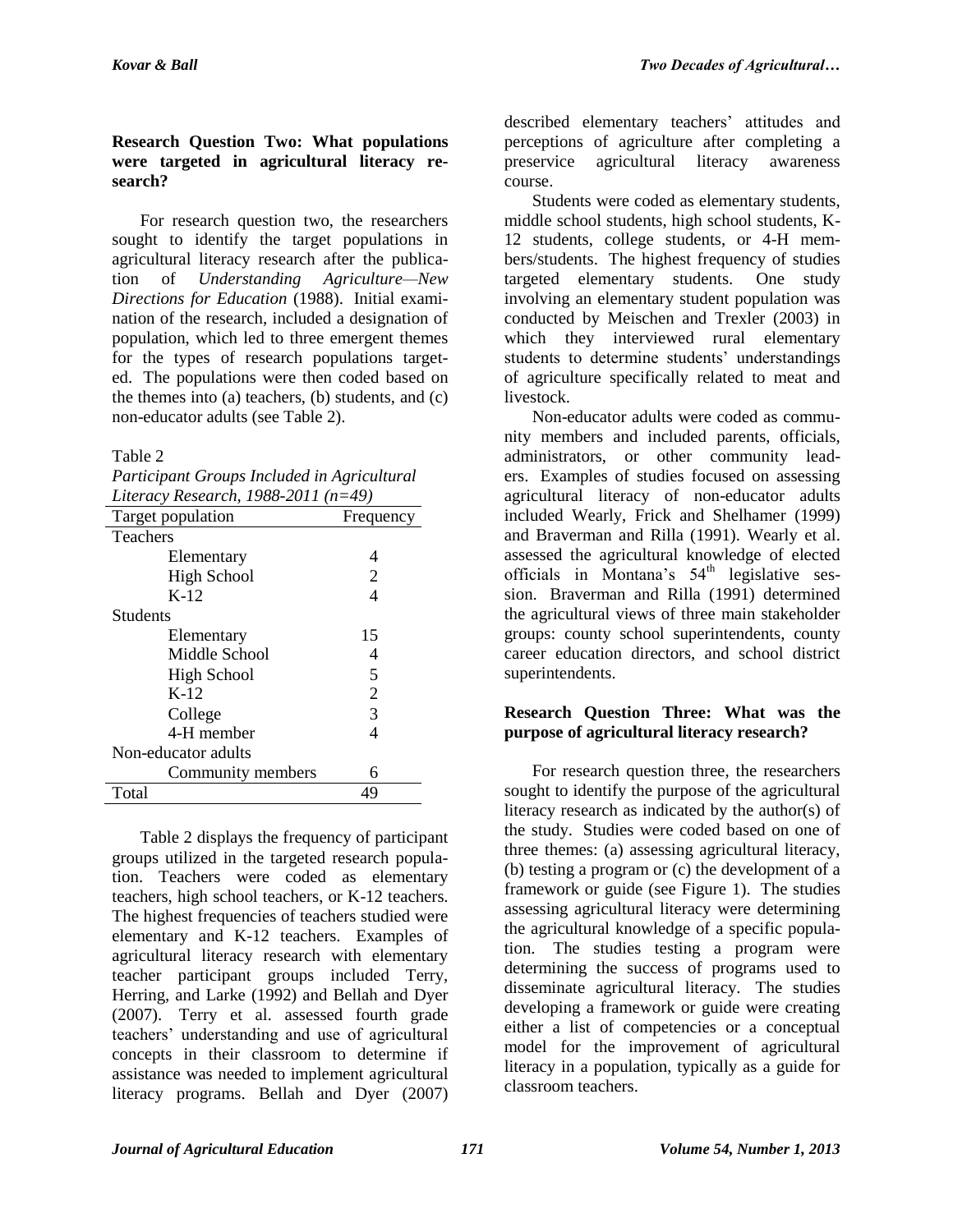

*Figure 1.* Bar graph of the number of studies found in each of the three distinct groups defined by their purpose.

Figure 1 displays the frequency of studies in each category of purpose as identified by the study. Of the 49 total studies found, 23 were identified with the purpose of assessing agricultural literacy. Specifically, those studies that sought to assess agricultural literacy identified the purpose of "determining understanding." An example of research with the purpose of assessing agricultural literacy was a study of Southeast Missouri State University students designed to determine their knowledge and perceptions of issues related to agriculture, food, and the environment (Birkenholtz, Harris, & Pry, 1994).

Nineteen studies were identified that tested the effectiveness of an agricultural literacy program. The studies testing a program typically compared a control and treatment group or gave pre- and post-tests to determine knowledge gained. Programs tested included Ag in the Classroom (Pense, Leising, Portillo & Igo, 2005), AgVenture Magazine (Swortzel, 1997), Food, Land, and People lessons (Powell & Agnew, 2011), and Summer Agricultural Institute (Balschweid, Thompson, & Cole, 1998).

Seven studies were identified with the purpose of developing a framework or guide. These studies typically had a goal of developing a tool to guide and assist educators in teaching agricultural content (Frick, 1993; Hubert et al. 2000; Powell, Agnew, & Trexler, 2008). A study by Frick (1993) determined agricultural literacy subject areas to constitute a framework of a middle school agricultural education core curriculum. Hubert, Frank, and Igo (2000) sought to heighten awareness of a developed framework to improve food and fiber literacy in K-12 students. Powell et al. (2008) examined three approaches to agricultural literacy curriculum development, implementation, and assessment: inductive, deductive, and evaluative. They developed a conceptual model for agricultural literacy by examining multiple models.

#### **Research Question Four: What findings and recommendations were suggested based on a summary of the agricultural literacy research?**

For research question four, the researchers sought to examine the findings and recommendations of agricultural literacy research in order to guide or suggest directions for future research. Findings for the agricultural literacy research studies were in line with the specific purposes of the studies, which were to assess agricultural literacy of a population, test the effectiveness of an agricultural literacy program, or develop a framework or guide to assist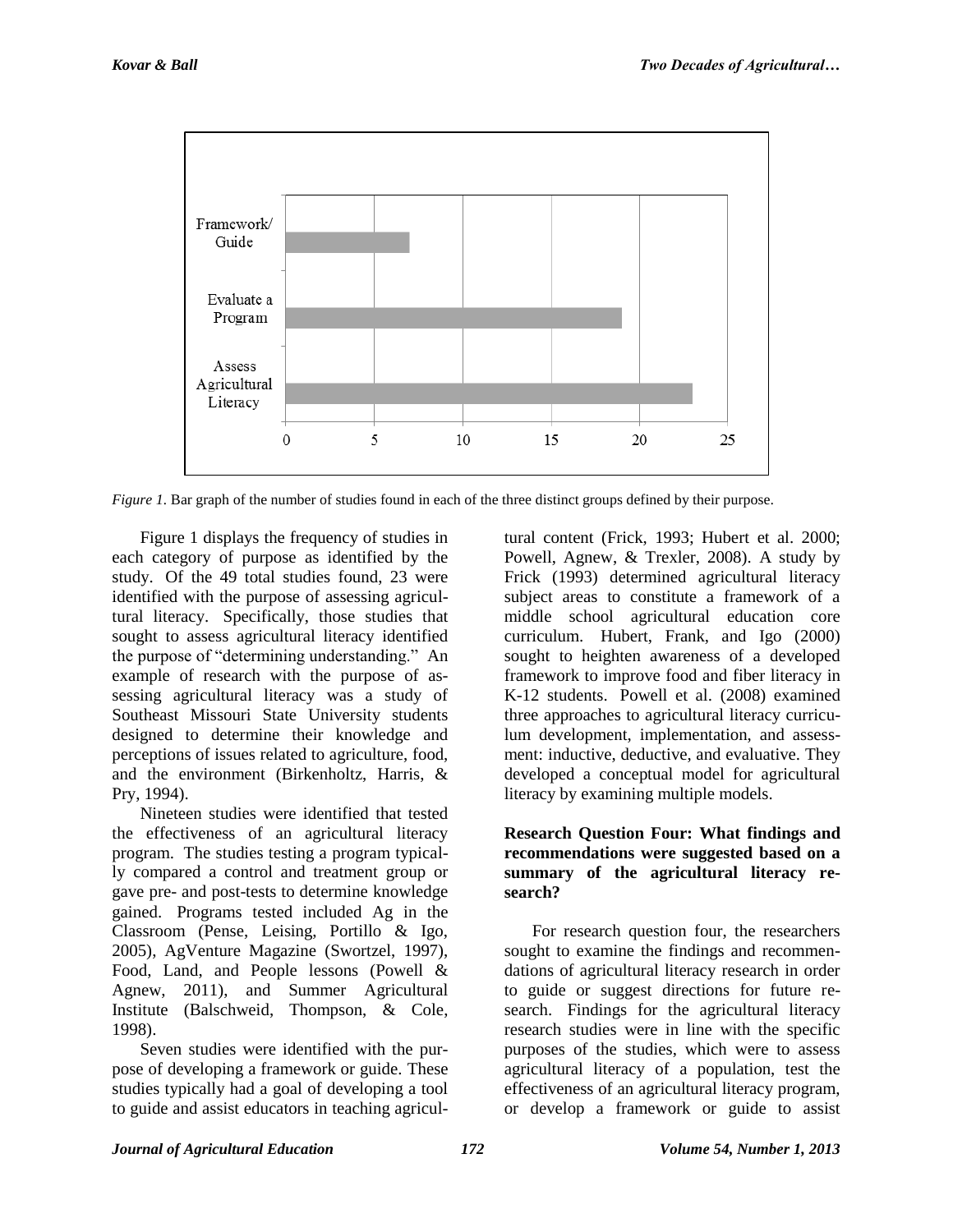teachers in the dissemination of agricultural literacy content.

## **Agricultural literacy assessment**

Findings of the research studies in this synthesis focused on agricultural literacy assessment were coded as the populations being either agriculturally literate, possessing some agricultural knowledge, or agriculturally illiterate. A total of 23 studies had the goal of assessing agricultural literacy.

Six studies found participant groups (high school teachers, non-educator adults, and college students) to be agriculturally literate. For example, a study by Harris and Birkenholtz (1996) found that the secondary educator groups were knowledgeable about agriculture and had positive attitudes toward the agriculture industry. In another study, researchers found that elected officials in Montana's  $54<sup>th</sup>$  legislative session had positive perceptions of agriculture (Wearly et al. 1999).

Ten studies found participant groups (elementary students, middle school students, high school students, and non-educator adults) possessed some knowledge of agriculture. A study by Pense and Leising (2004) found both Oklahoma high school agricultural education and general education students possessed some agricultural knowledge and that the two groups did not differ in their levels of overall knowledge of agriculture. They also found that students from rural schools were less knowledgeable about agriculture than students attending urban or suburban schools.

Six studies found participant groups (elementary students, elementary teachers, and college students) to be agriculturally illiterate. For example, Hess and Trexler (2011) found informants lacked essential sub-concepts of agriculture that prevented them from developing schema needed for understanding agricultural benchmarks. Terry et al. (1992) found that a majority of teachers in Texas taught agricultural concepts in their classrooms, but had inaccurate perceptions of and limited knowledge of agriculture.

The remaining study by Colbath and Morrish (2010) compared agricultural literacy in two groups. The researchers found after assessing a group of college freshmen that suburban students had the highest scores on agricultural literacy assessments when compared to rural and urban students. Comparing the agricultural literacy among groups allowed researchers to determine areas of weakness among populations and to identify where efforts should be focused in order to increase agricultural knowledge.

# **Program testing**

A total of 19 studies tested the effectiveness of agricultural literacy programs. All studies revealed increases in understanding of agriculture among participants, but with varying levels of effectiveness. Some studies reported a higher program impact on agricultural literacy than others.

Findings of agricultural literacy research focused on program testing indicated materials or program utilized were effective in increasing agricultural competency. In a study assessing the program Ag in the Classroom by Pense et al. (2005), findings indicated Ag in the Classroom programs made positive differences in the K-6 student acquisition of knowledge about agriculture. *California Agriculture* published a research article by Rilla, Desmond, Braverman, Ponzio, Lee, Sandlin, & Kaney (1991) that assessed several agricultural literacy programs across California. Their findings indicated that there were four key components in order to have a successful agricultural literacy program. They were a dedicated, visionary leader, high levels of commitment from staff and administrators, a strong link between agricultural literacy education and classroom-based learning and adequate (material) resources. Monk, Norwood, and Guthrie (2000) found that observing a live cow milking demonstration greatly improved fourth grade students' knowledge and understanding of the dairy industry. Finally, Mabie and Baker (1996) studied three groups of inner-city, minority, fifth- and sixth-grade students in Los Angeles, California. The groups were randomly assigned into the following treatments: (a) a tenweek garden project; (b) a ten-week series of inclass projects of bread baking, chick rearing, and seed germination; and (c) a control group that received no treatment. This study found that while the students had very little knowledge of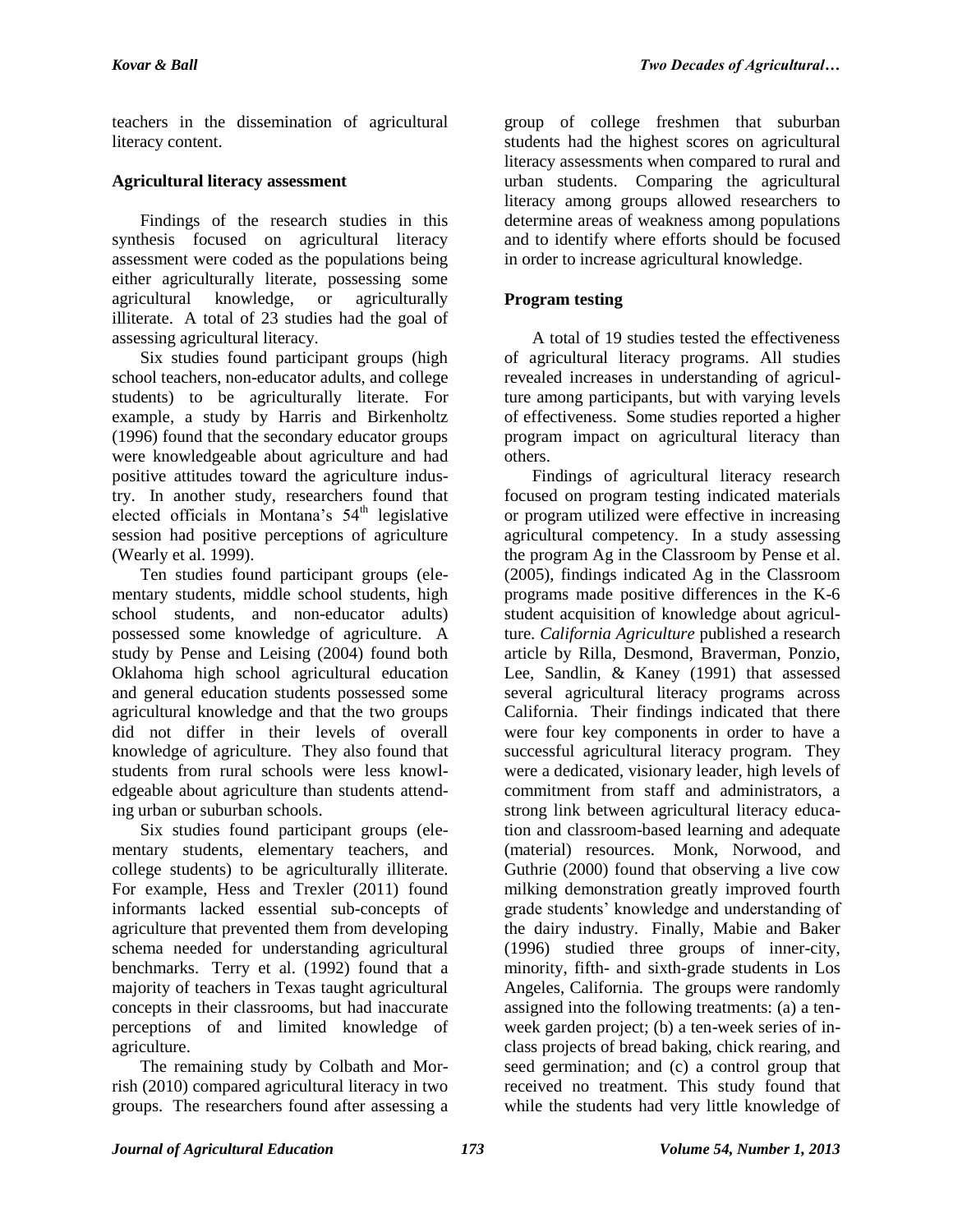the food and fiber system prior to the treatments, their knowledge increased by participating in the activities.

## **Development of framework or guide**

Seven studies were conducted with the purpose of developing a framework or guide. Three of those studies developed a framework for the purpose of identifying competencies necessary for the attainment of agricultural literacy. Two studies developed a conceptual model for examining agricultural literacy. The remaining two studies developed a guide for teachers to use to educate students about agriculture. Specifically, one of these two studies identified topics that constituted the core curriculum for a middle school agriculture program (Frick, 1993).

Findings of agricultural literacy research focused on developing a framework or guide indicated creating this framework was beneficial in determining content for agricultural literacy instruction. An earlier study by Frick et al. (1991) established eleven agricultural subject areas needed to achieve agricultural literacy. The eleven areas were 1) relationship with the environment, 2) agricultural processing, 3) public policies, 4) relationship with natural resources, 5) animal products, 6) societal significance, 7) plant products, 8) economic impact, 9) agriculture marketing, 10) distribution, and 11) global significance. The researchers then recommended that the eleven broad areas should be used in agricultural education curricula reform to increase agricultural literacy in K12, elementary, middle, and high schools.

# **Conclusions/Implications/Recommendations**

Based on the findings in this study, it could be concluded that a majority of agricultural literacy studies have been published in the Journal of Agricultural Education and American Association for Agricultural Education conferences (national and regional) as compared to the Journal of Extension, the NACTA Journal and other sources. This implies that as a discipline, the field of agricultural education has mainly published within the field of agricultural education and has not ventured into other fields

and venues. It is important to note that the studies included in this synthesis are limited by terminology in that only articles explicating the agricultural literacy terminology were included. Perhaps disciplines outside of agricultural education use different terminology in their research of agricultural literacy. Without this exception, a larger quantity of studies outside the discipline of agricultural education would indicate an expansion on the focus of agricultural literacy to broader audiences. According to Williams, "Research is of limited value unless the findings are made available to other researchers and practitioners" (1991, p. 20). Therefore, it is recommended that agricultural education researchers place a high priority on publishing research utilizing specific agricultural literacy terminology in non-agricultural education venues to increase knowledge of agricultural literacy outside the field of agricultural education and to market their findings.

It is further concluded that the populations most frequently targeted in agricultural literacy research are elementary teachers and students. The reasoning behind this may be traced back to an important statement extensively cited from *Understanding Agriculture—New Directions for Education* (1988). It states, "Agriculturebroadly defined- is too important a topic to be taught only to the relatively small percentage of students considering careers in agriculture and pursuing vocational agriculture studies" (NRC, 1988, p. 8). After the publication of *Understanding Agriculture—New Directions for Education* (1988), there was an increase in educating elementary students about agriculture, as well as focusing on elementary education participants in agricultural literacy studies. The major issue with targeting young audiences is to do so potentially excludes older audiences capable of directly impacting complex issues and policy decisions. According to Igo and Frick (1999), a well-informed, agriculturally literate society is needed for the continued success of the U. S. agriculture industry. Recommendations of the synthesis include expanding the focus of agricultural literacy research beyond elementary teachers and students. Examining high school teachers and students, as well as community members and leaders on a more frequent basis would better

*Journal of Agricultural Education 174 Volume 54, Number 1, 2013*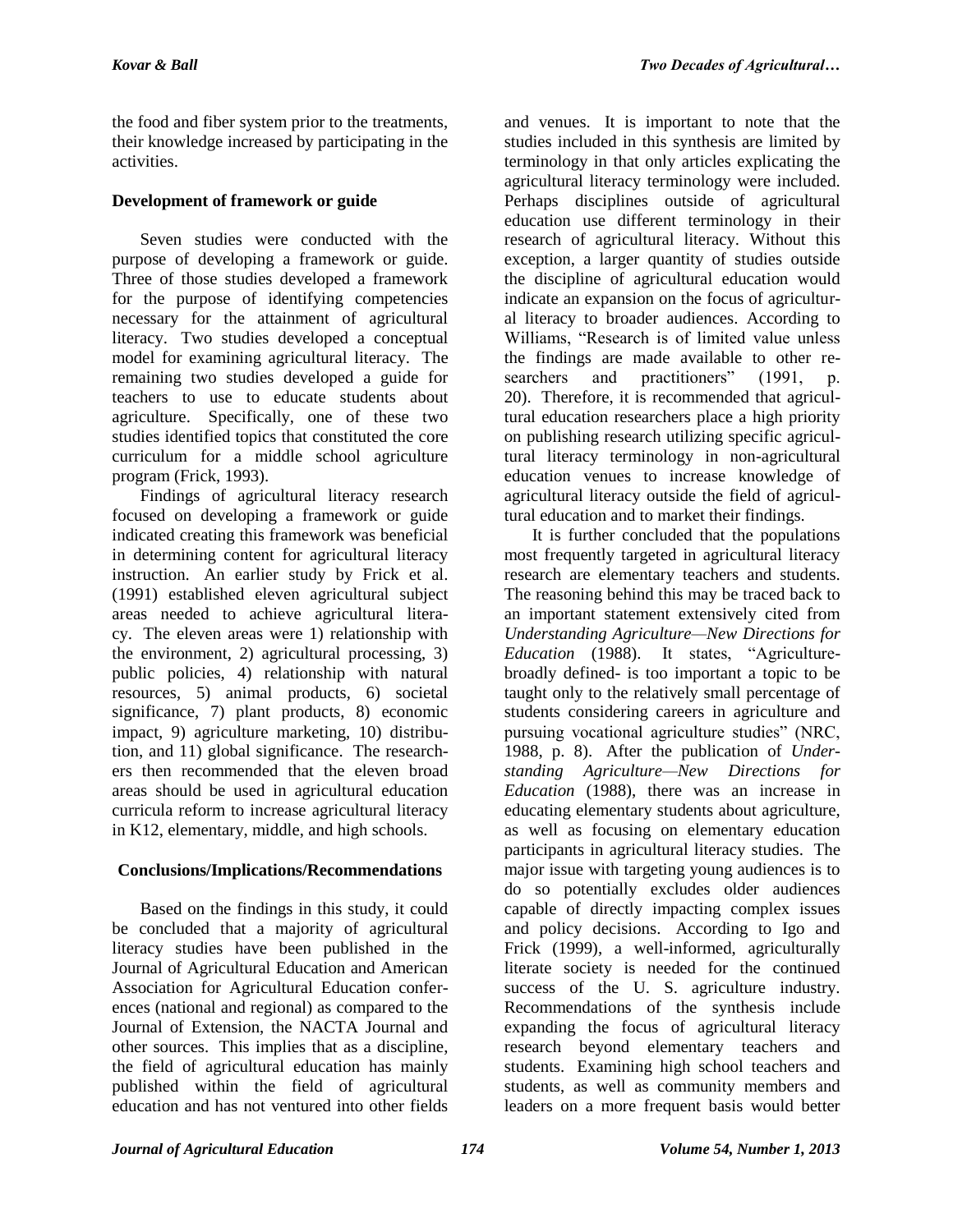indicate the number of agriculturally literate individuals making impactful decisions.

Further, it is concluded that the two main purposes for agricultural literacy research are to assess the agricultural literacy of a population or test an agricultural literacy program for effectiveness. These conclusions imply that assessing the agricultural literacy of a population and determining the effectiveness of a program are important goals in order to determine the next steps in agricultural literacy education. Together, the findings and recommendations of studies assessing literacy programs, as well as the agricultural competency of populations indicate the programs were successful in disseminating agricultural literacy, but many populations are still agriculturally illiterate. Perhaps, the agriculturally illiterate populations are simply not being reached by the efforts of agricultural literacy programs. Baseline data are needed to ascertain what students are learning about agriculture to provide key indicators of progress being made toward the achievement of program goals (Pense et al. 2005). It is recommended that researchers continue assessing the understanding of agriculture in all populations to determine weak areas in need of further intervention. Researchers should also continue testing programs for agricultural literacy effectiveness while also expanding the types of programs tested and the populations included in the programs.

Finally, it is concluded that when assessing populations, people are either agriculturally literate, possessing some knowledge of agriculture, or agriculturally illiterate. While assessing agricultural literacy, populations were also compared to determine areas of weakness. When testing a program, the findings indicate the materials or program were successful in increasing agricultural literacy. These findings may point to a disconnect between successful agricultural literacy programs and an agriculturally illiterate society. This could be due to programs not reaching a majority of people, or it could be that these programs are mostly operated on small scales in a specific states, towns, or even classrooms. According to Jepsen, Pastor, and Elliot (2007), most efforts to increase agricultural literacy through specific programs are intermittent, at best. If more programs were national in scope, such as Ag in the Classroom, more people across the country could be included in the program. These findings indicate researchers are assessing populations' knowledge of agriculture, as well as assessing the materials and programs used to increase agricultural literacy in a variety of populations, but that the programs are not reaching a large portion of the population. It is recommended that researchers continue to assess populations and programs while increasing the variety of populations and programs assessed. Researchers should also identify areas of deficiency in research related to agricultural literacy efforts and continue these efforts in the future.

Agricultural literacy is a current issue, not only in American society, but globally. Knowledge and understanding of agriculture is necessary as the global population expands creating compounding issues of feeding the world, while establishing and maintaining a sustainable, viable agriculture system.

## **References**

- Balschweid, M. A., Thompson, G. W., & Cole, R. L. (1998). The effects of an agricultural literacy treatment on participating K-12 teachers and their curricula. *Journal of Agricultural Education, 39*(4), 1-10. doi: 10.5032/jae.1998.04001
- Bellah, K. A., & Dyer J. E. (2007). *Elementary teachers' attitudes and stages of concern about an agricultural literacy curriculum.* Paper presented at the 25<sup>th</sup> Annual Western Region Agricultural Education Conference, Boise, ID.

Birkenholtz, R. J., Harris, C. R., & Pry, H. W. (1994). A pilot study: Assessment of agricultural literacy among college students. *NACTA Journal, 38*(1), 63-66.

Boehlje, M., & Hurt. C. (2008). *The financial crisis: Is this a repeat of the 80's for agriculture?*

#### *Journal of Agricultural Education 175 Volume 54, Number 1, 2013*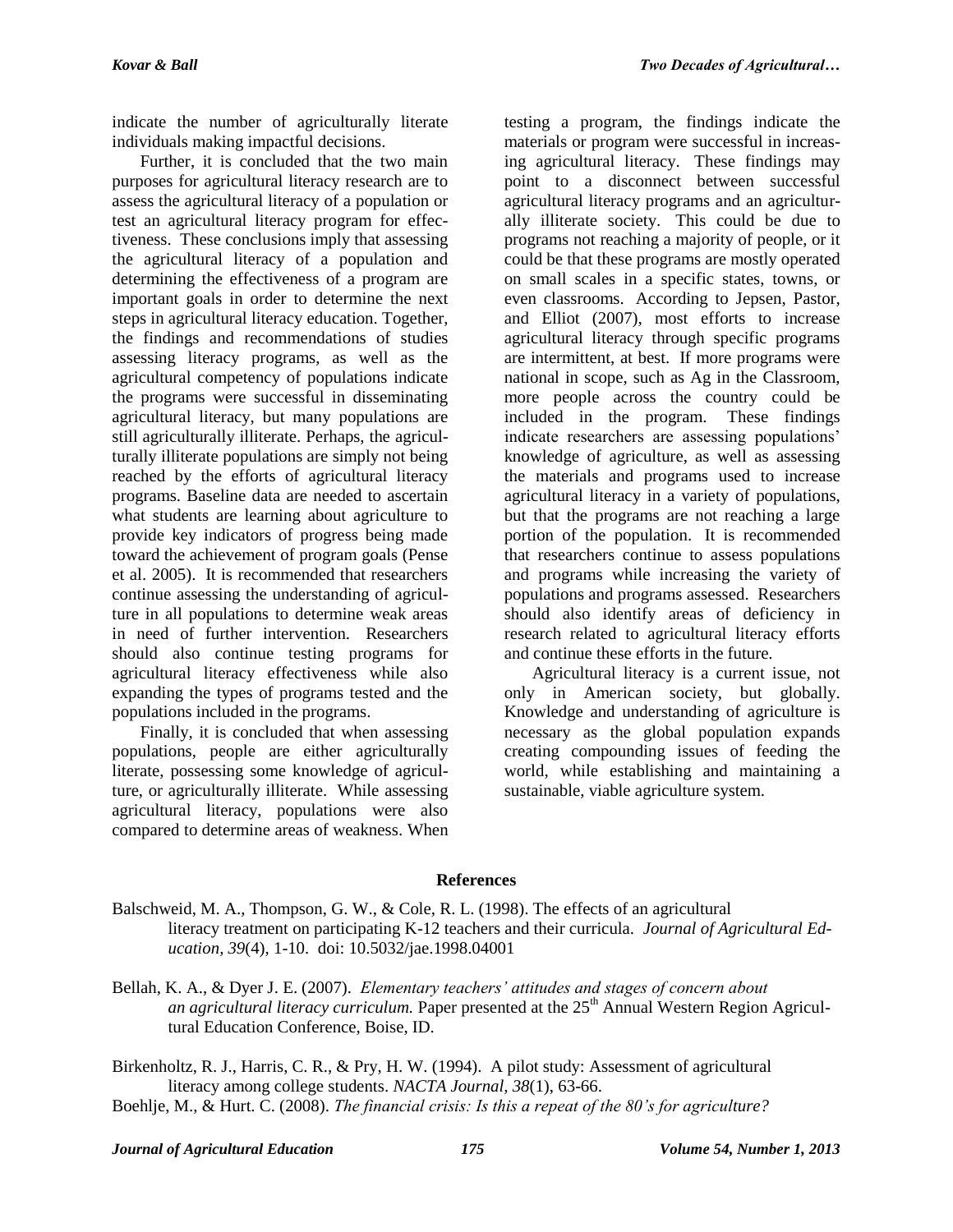Purdue Extension. [Retrieved from] www.extension.purdue.edu/new.

- Braverman, M. T., & Rilla, E. L. (1991). Toxics, food safety, water quality "most important": How California educators and CE directors view "agricultural literacy" programs. *California Agriculture, 45*(6), 4-9. doi: 10.3733/ca.v045n06p4
- Colbath, S. A., & Morrish, D. G. (2010). What do college freshmen know about agriculture? An evaluation of agricultural literacy. *NACTA Journal, 54*(3), 14-17.
- Cooper, H. (2010). *Research synthesis and meta-analysis: A step by step approach*. Thousand Oaks, California: Sage Publications.
- Creswell, J. W. (2007). *Qualitative inquiry & research design: Choosing among five approaches.* Thousand Oaks, California: Sage Publications.
- Doerfert, D. L. (Ed.) (2011). *National research agenda: American Association for Agricultural Education's research priority areas for 2011-2015.* Lubbock, TX: Texas Tech University, Department of Agricultural Education and Communications.
- Frick, M. J. (1993). Developing a national framework for a middle school agricultural education curriculum. *Journal of Agricultural Education, 34*(2), 77-84. doi: 10.5032/jae.1993.02077
- Frick, M. J., Kahler, A. A., & Miller, W. W. (1991). A definition and the concepts of agricultural literacy. *Journal of Agricultural Education, 32*(2), 49-57. doi: 10.5032/jae.1991.02049
- Harris, C. R., & Birkenholtz, R. J. (1996). Agricultural literacy of Missouri secondary school educators. *Journal of Agricultural Education, 37*(2), 63-71. doi: 10.5032/jae.1996.02063
- Hess, A. J., & Trexler, C. J. (2011). A qualitative study of agricultural literacy in urban youth: Understanding for democratic participation in renewing the agri-food system. *Journal of Agricultural Education, 52*(2), 151-162. doi: 10.5032/jae.2011.02151
- Hubert, D., Frank, A., & Igo, C. (2000). Environmental and agricultural literacy. *Water, Air, and Soil Pollution, 123*(1-4), 525-532. doi: 10.1023/A:1005260816483
- Igo, C., & Frick, M. (1999). A case study assessment of standard and benchmarks for implementing food and fiber systems literacy. *Proceedings of the 18th Annual Western Region Agricultural Education Research Meeting*. Corpus Christi, TX.
- Jepsen, H., Pastor, M., & Elliot, J. (2007). Agricultural perceptions of the participants of the Summer Agricultural Institute. *Proceedings of the 2007 Association for Career and Technical Education Research 41st Annual Research Conference*, Las Vegas, NV.
- Leising, J., Igo, C., Heald, A., Hubert, D., & Yamamoto, J. (1998). *A guide to food and fiber systems literacy: A compendium of standards, benchmarks, and instructional materials for grades K-12*. Stillwater, OK: W.K. Kellogg Foundation & Oklahoma State University.
- Mabie, R., & Baker, M. (1996). The influence of experimental instruction on urban elementary students' knowledge of the food and fiber system. *Journal of Extension, 34*(6).

Meischen, D. L., & Trexler, C. J. (2003). Rural elementary students' understandings of science

*Journal of Agricultural Education 176 Volume 54, Number 1, 2013*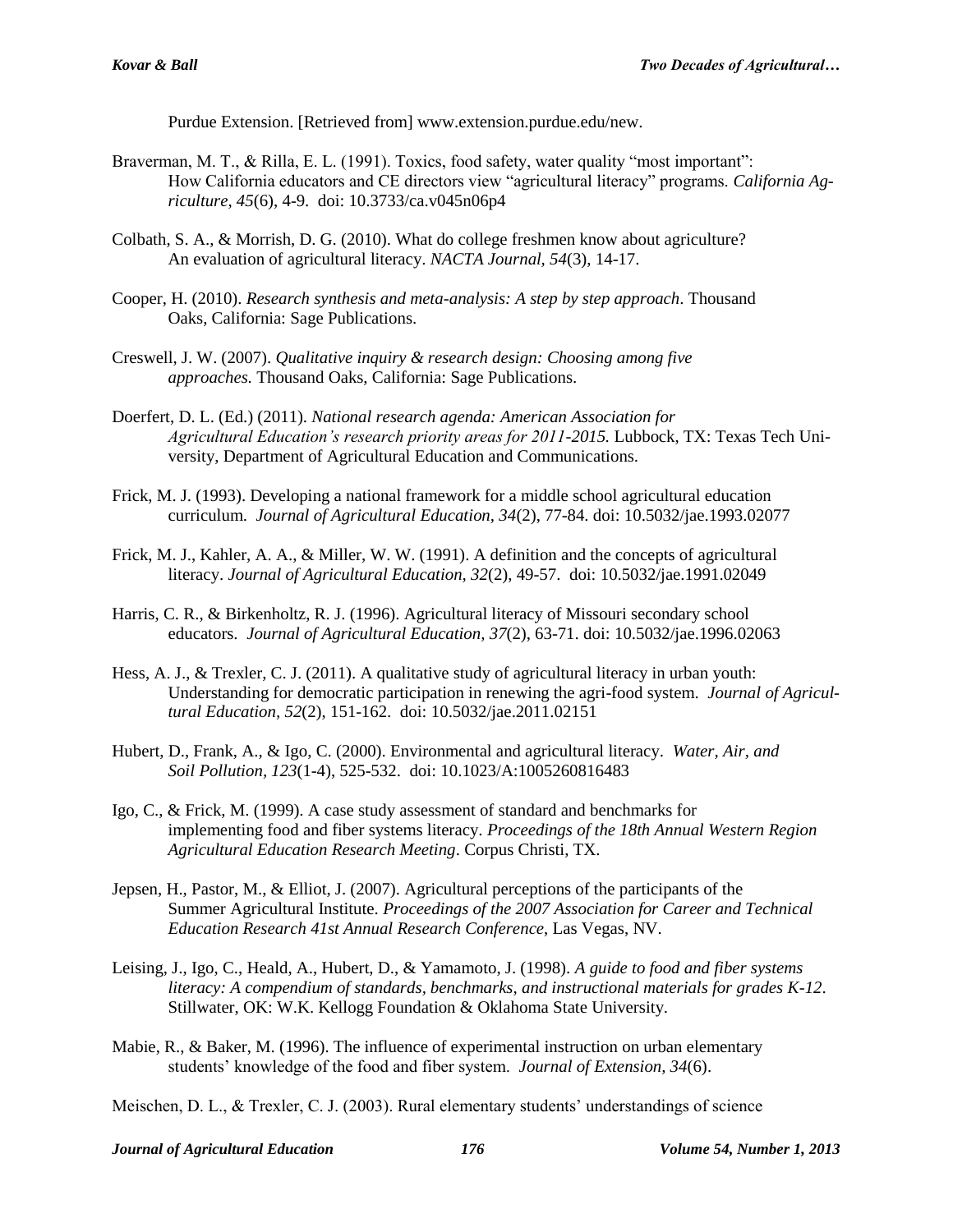and agricultural education benchmarks related to meat and livestock. *Journal of Agricultural Education, 44*(1), 43-55. doi: 10.5032/jae.2003.01043

- Monk, K. I., Norwood, J. S., & Guthrie, M. J. (2000). Effectiveness of the southwest dairy center mobile classroom in promoting agricultural literacy. *Texas Journal of Agriculture and Natural Resources, 13*, 8-13.
- National Research Council. (1988). *Understanding agriculture: New directions for education.* Washington, D.C.: National Academy Press.
- Pense, S. L., & Leising, J. G. (2004). An assessment of food and fiber systems knowledge in selected Oklahoma high schools. *Journal of Agricultural Education, 45*(3), 86-96. doi: 10.5032/jae.2004.03086
- Pense, S. L., Leising, J. G., Portillo M. T., & Igo, C. G. (2005). Comparative assessment of student agricultural literacy in selected agriculture in the classroom programs. *Journal of Agricultural Education, 46*(3), 107-118. doi: 10.5032/jae.2005.03107
- Pope, J. (1990). Agricultural literacy: A basic American need. *The Agricultural Education Magazine*, 62(9), 8.
- Powell, D. V., & Agnew, D. M. (2011). Assessing agricultural literacy elements of project food land and people in K-5 using the food and fiber systems literacy standards. *Journal of Agricultural Education, 52*(1), 155-170. doi: 10.5032/jae.2011.01155
- Powell, D., Agnew, D., & Trexler, C. (2008). Agricultural literacy: Clarifying a vision for practical application. *Journal of Agricultural Education, 49*(1), 85-98. doi: 10.5032/jae.2008.01085
- Rilla, E. L., Desmond, D. J., Braverman, M. T., Ponzio, R. C., Lee, F., Sandlin, E., & Kaney, C. (1991). Snapshots of current agricultural literacy programs. *California Agriculture, 45*(6), 6-7. doi: 10.3733/ca.v045n06p6
- Ryan D., & Lockaby, J. (1996). An assessment of the agricultural literacy level of city and government leaders. *Proceedings of the Fifteenth Annual Western Region Agricultural Education Research Meeting*, *USA*, 96, 77-88.
- Swortzel, K. A. (1997). How Ohio teachers use AgVenture magazine to increase agricultural literacy among their students. *Journal of Agricultural Education, 38*(2), 30-37. doi: 10.5032/jae.1997.02030
- Terry, R. J., Herring D. R., & Larke Jr., A. (1992). Assistance needed for elementary teachers in Texas to implement programs of agricultural literacy. *Journal of Agricultural Education, 33*(2), 51-60. doi: 10.5032/jae.1992.02051
- Wearly, M., Frick M. J., & Shelhamer, C. V. (1999). Montana legislators' knowledge and perception of agriculture. *NACTA Journal, 43*(1), 31-37.
- Williams, D. L. (1991). Focusing agricultural education research: Strategies for the professor. *Journal of Agricultural Education, 32*(3), 17-22. doi: 10.5032/jae.1991.03017